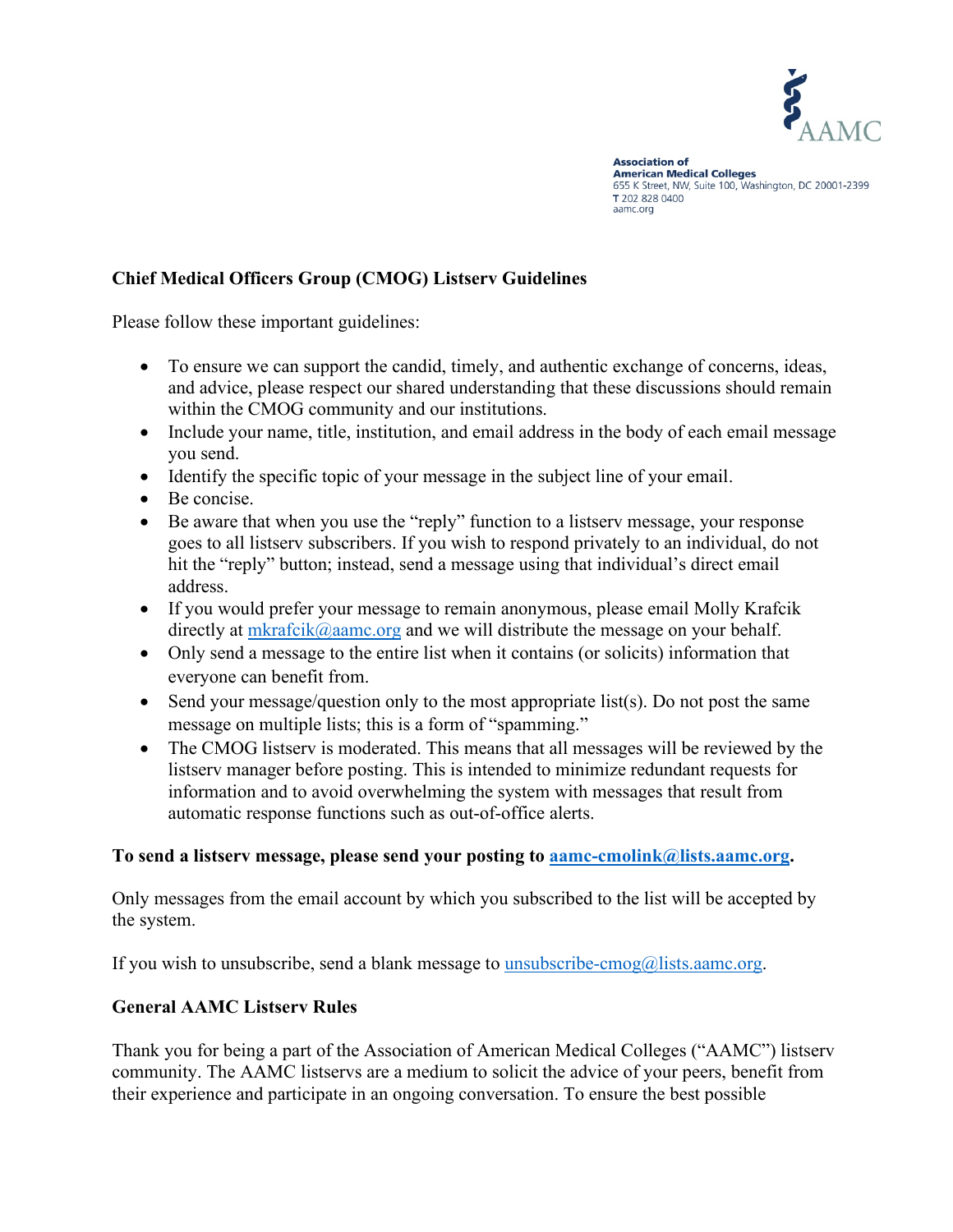experience for all community members, the AAMC has established the following expectations and rules for participation.

#### **Acceptance of Listserv Expectations and Rules**

By using these email lists, you agree that you have read and will follow these expectations and rules throughout your AAMC listserv participation ("Expectations and Rules"). In addition, your use of the listservs are governed by the [AAMC Website Terms and Conditions](https://www.aamc.org/website-terms-conditions) and [Privacy](https://www.aamc.org/privacy)  [Statement,](https://www.aamc.org/privacy) as amended from time to time. If you have any questions about these Expectations and Rules, please contact the Group's Program Director.

You understand that AAMC reserves the right to revise these Expectations and Rules from time to time without providing notice to you. Your continued use of the AAMC listserv(s) after such revision marks your acceptance of the Expectations and Rules as revised. We recommend that you review these Expectations and Rules regularly, as they are subject to change.

In order to preserve a climate that encourages civil, open, and fruitful discussion, the AAMC reserves the right to suspend or terminate participation on any or all listservs for community members who do not comport themselves in a manner consistent with these Expectations and Rules.

Remember, all information posted on the listserv is visible to all community members of that listserv, including AAMC staff.

### **The Rules**

### *Antitrust and Competition*

- No posting may contain information that violates antitrust laws.
- The antitrust laws generally prohibit agreements among competitors on price, salaries, or other topics affecting the ways they compete against each other. Those laws can also prohibit talking about those topics or exchanging information, if that discussion or exchange leads to a lessening of competition. The antitrust laws apply to for-profit and nonprofit institutions, including colleges, universities, and hospitals, and prohibit agreements reducing competition for students, medical residents, doctors, and other employees.
- In light of this prohibitions, do not communicate on the listserv for the purpose of agreeing with others, or post any non-public material, on competitively sensitive topics such as:
	- o Current or future prices, billing rates, billing procedures, managed care discounts, or reimbursement levels;
	- o Tuition, fees, financial aid methodologies, awards or packages;
	- o Salaries, wages, stipends, fringe benefits, or any terms of employment;
	- o Credit terms;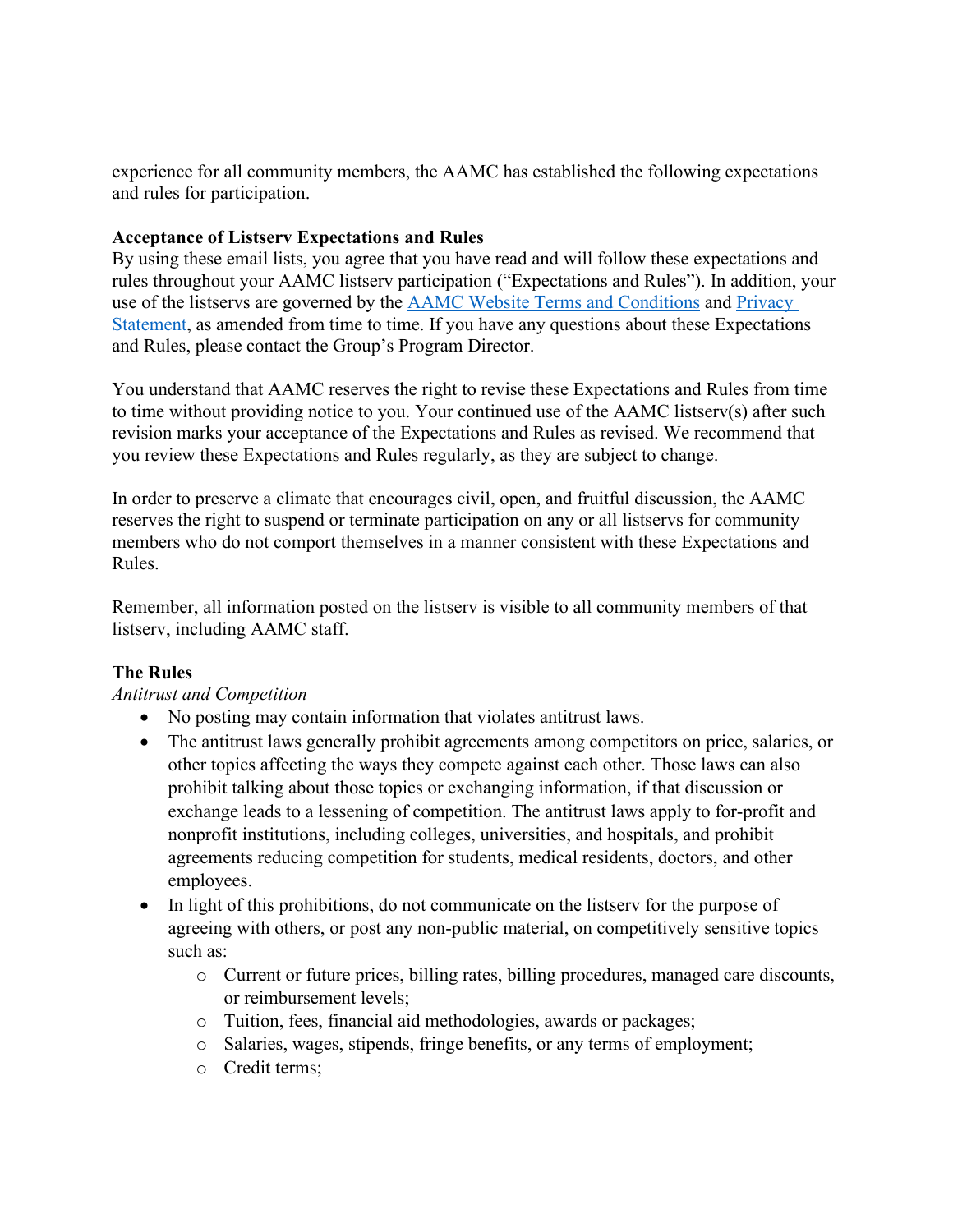- o Statements about what constitutes fair, appropriate, or "rational" price or profit margins;
- o Confidential business or strategic plans regarding future product or service offerings;
- o Statements about allocating markets or encouraging collective activity against third-party payers, hospitals, suppliers, or other entities;
- o Statements inviting others not to compete in any market;
- o Statements about boycotting another's business;
- o Statements disparaging the business practices of individual organizations, suppliers or others; and
- o Information that could otherwise reasonably be construed as an agreement or invitation to reduce competition.
- Do not post any non-public information about any ongoing litigation relating to antitrust, employment matters, or other topics.
- Note: you may post factual information about your personal experience with a product or service if you have been asked for such information. Please contact individuals directly with product and service information if you believe it would help them.

# *Commercial in nature*

- Do not post commercial messages on the listserv. Commercial, or promotional, messages are messages with the primary purpose to advertise or promote a commercial product or service, including content on a website operated for commercial purposes. Said another way, messages for a commercial purpose inform of or offer something for sale. A reference to a commercial entity or a link to the website of a commercial entity does not alone make it a commercial email.
- AAMC policy prohibits the use of listservs to advertise job openings. However, position announcements that appear on the AAMC's [CareerConnect](https://careerconnect.aamc.org/) may be linked via the listserv.

### *Copyright*

- Respect copyrights of others.
- By posting material, the posting party represents that they either own the copyright with respect to such material or has received permission from the copyright owner.
- In addition, the posting party grants the AAMC and its listserv community members the nonexclusive right and license to reproduce, modify, and distribute their posted material, to the extent it is not copyrighted by others.

### *Courtesy*

• Don't challenge or attack others. The discussions and comments are meant to stimulate conversation and not to create contention. Let others have their say, just as you may.